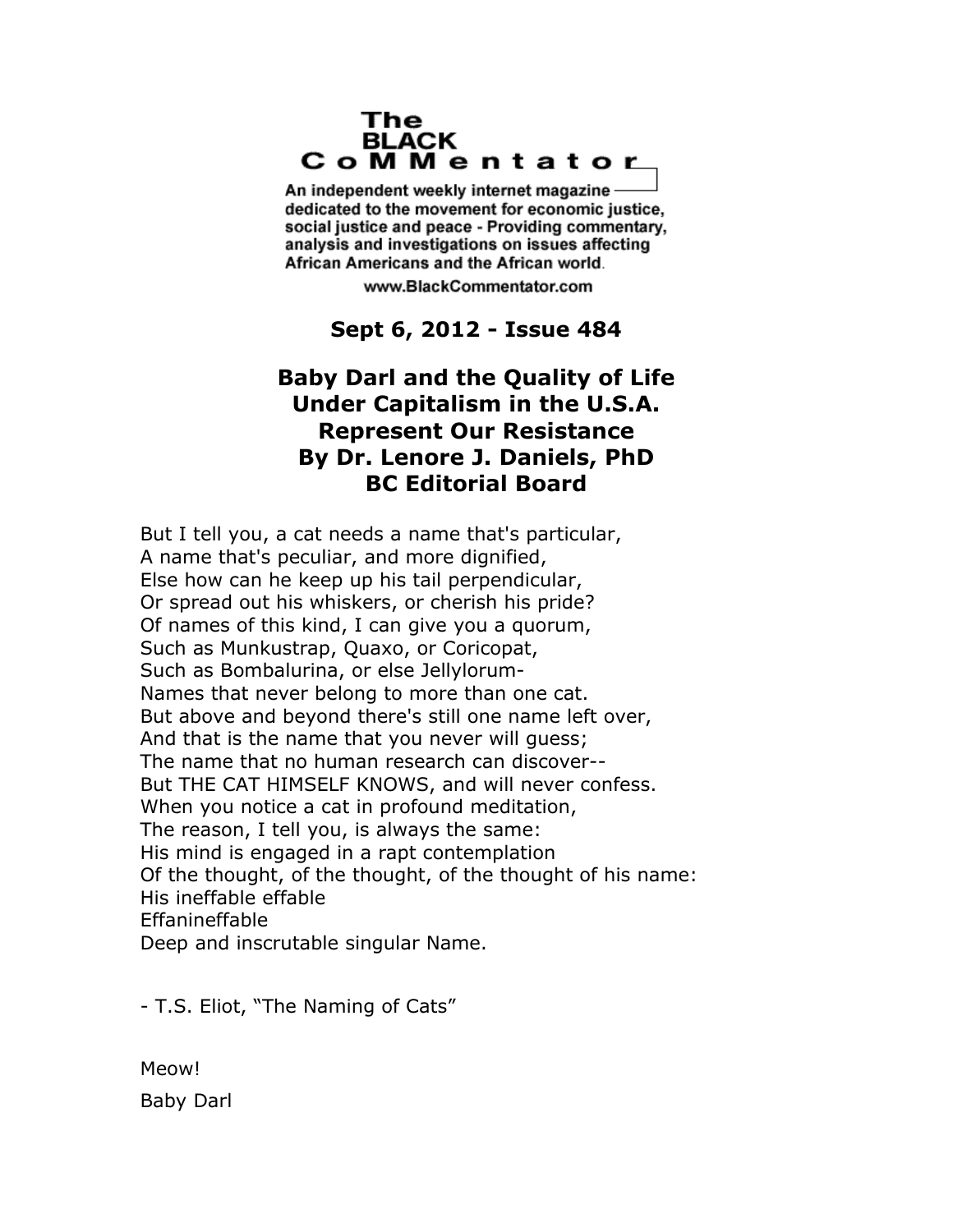The name on the birth certificate is Buddha, but I named him Darl, a name William Faulkner gave to his alter ego and sensitive, artisticminded protagonist in *As I Lay Dying.* I wrote my dissertation on William Faulkner and came to love the character Darl. *Dar*l was different, and I liked the sound of the name: *Darl.* He was Darl the minute I saw him - this tabby who reach out his hand and spoke, "hi."

"This is the one," I said. Darl! A boy? A boy?

"Is it a boy?"

"It's a boy," the caregiver answered.

"Hi, Darl," I told Darl. "We are going home, baby!" He was so small, 4 months old.

Their *Buddha*, my *Darl*, was one of the five kittens delivered right there in the shelter after four boys set the mother on fire. They were born on July 1, 1997.

"You saw the mother downstairs." And I remembered seeing a cat with burned ears and was told that the shelter advertised in the papers for someone who would provide the special care necessary for this traumatized cat.

Darl was released to me a few days later, and we went home. We had been together for 15 years as of this past July 15, 2012. His "brother," Kofi, joined us just after September 2001. Kofi was left in a box in front of a pet store in Kenosha, Wisconsin, a couple of blocks from where I lived. The store owner kept Kofi in a cage in a back room of the store, among the mice, and the hamsters, and worms, and was desperate to pass him along to someone.

Darl was now 4 years old. I had called him Baby for so long that I had to make sure he knew his name was *Baby Darl*. I had been going to the pet store for Baby Darl and to the veterinarian across the street since I arrived in Wisconsin the year before. I never had but one cat at a time and had to consider travel arrangements with two cats. This kitten, with his white coat and randomly placed orange tabby spots, was beautiful to me, but I also knew that people would prefer the pedigree look, the solid color, or systematic strips.

Day after day as I watched on television the unfolding events after 911, I thought about the little kitten in that cage. I tried to interest a comfortable and spoiled Baby Darl in a brother, but I did not get an immediate response from him. But for me, there was this little cat in a cage…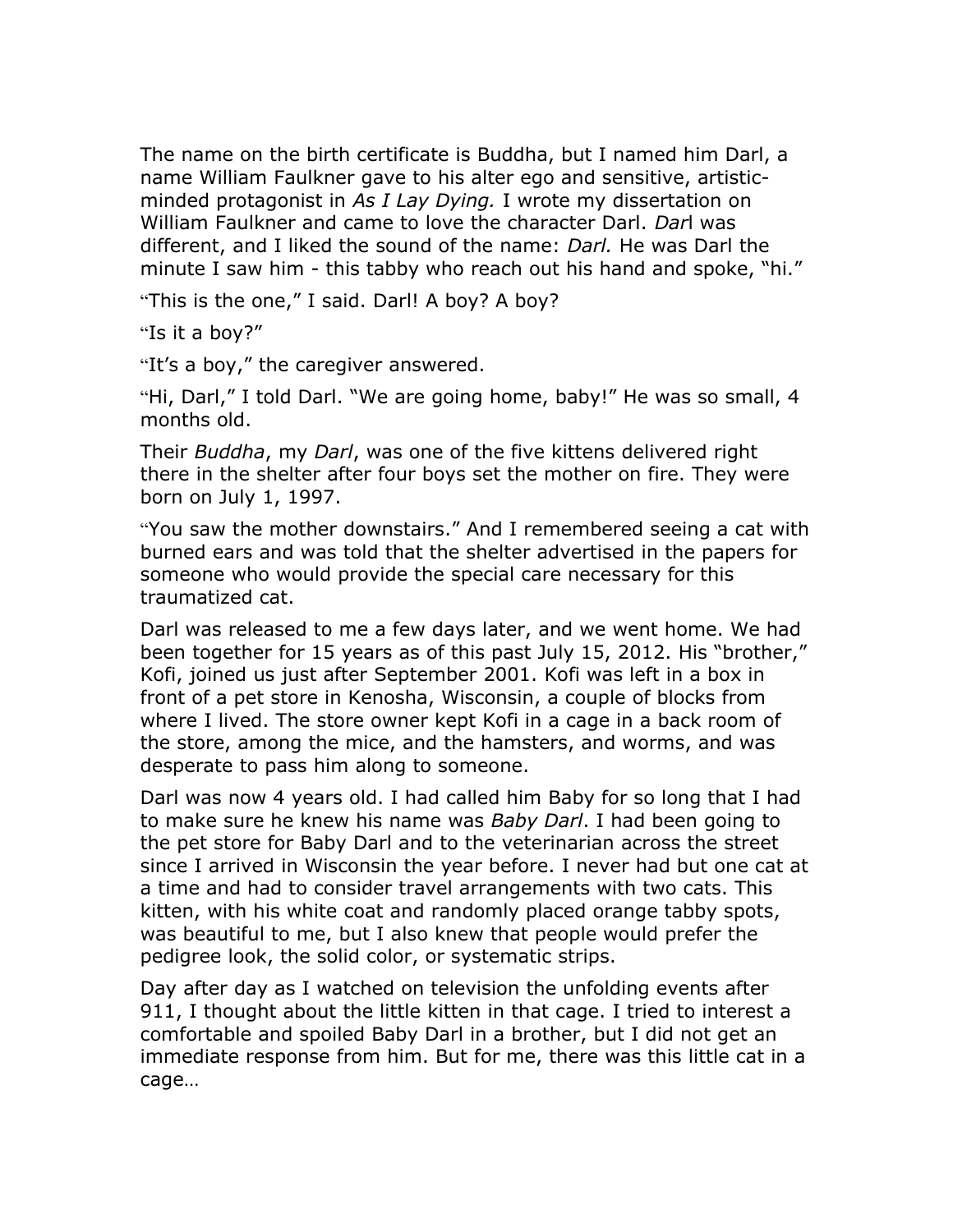When I returned to the pet store and that back room, this little boy was further back in the cage than he had been when I saw him the previous two times.

Open, the cage, I told the owner.

I picked him up in my arms and carried a suddenly animated little kitten to the vet across the street. As I sat in the chair waiting, the little kitten just looked at me. So grateful! A month and 500 dollars later, the little kitten came home to me and Baby Darl - without the fleas, worms, and anemic condition.

The little kitten became Kofi, "born on Friday," once I tracked back two and a half months and picked that last Friday in August, 2001. Kofi then became Kofi Bo because I could not come up with a meaningful middle name. *Kofi Bo, Kofi Bo*. *Bo* stuck!

The following year, my Boys and I would be vaccinated and receive our passports to spend a year in Ethiopia. Yes, each as passports and passport pictures! The fellowship to teach in Ethiopia would be an award for me. What would have happened to these guys and the relationship between me and them and between themselves?

In time, the frail Kofi Bo caught up to Baby Darl, and the latter had a companion, and the former, a big brother. Over many of their years together, both Boys have weighted 15 pounds - until this past January. As of the last few years, including late last year, both weighted 15 pounds.

In January, of this year however, Baby Darl started losing weight. Drastically losing weight! We had returned to Madison, not necessarily the plan, but close enough to Chicago, in November, 2011. Before I left, Baby Darl started showed signs of aging and problems with his bowels. He vomited more often than usual. I thought this development was the result of the preparation for a move from Philadelphia back to the Midwest. So I set an appointment to see his and Kofi Bo's vet.

I have learned to be weary of veterinarians. This is the United States of America. I try not to forget. But I did slip up when Kofi Bo developed an inflection in one eye in 2009.

I called what I thought was the closes veterinarian in the area where I lived in Philadelphia, Germantown to explain the situation and was told to bring him in. When I put Kofi Bo on the table, took him out of the case, I turned his head to face the veterinarian.

"'What did you do to his eye?'"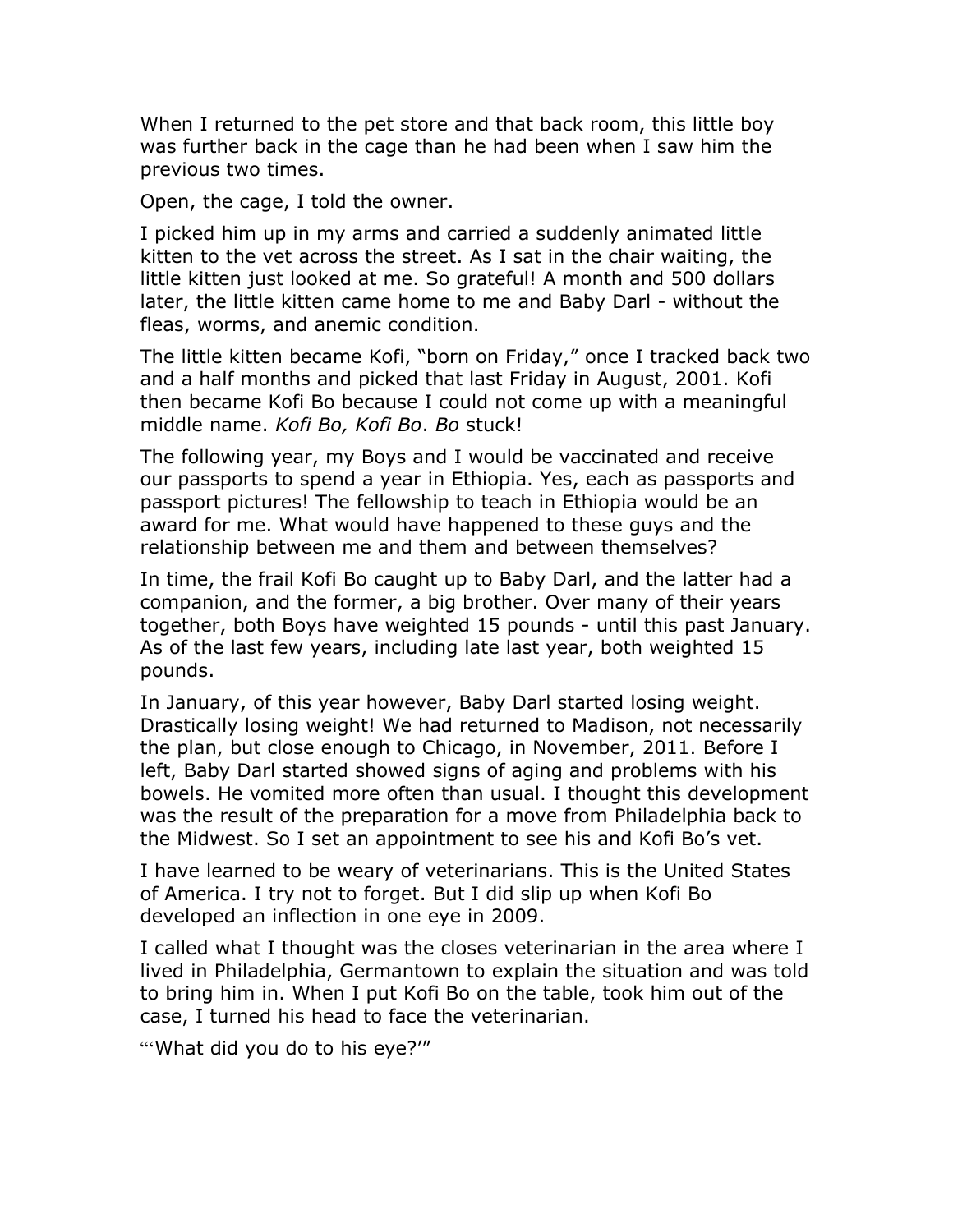I think my mouth was open for a minute. The horror! It was as if the veterinarian and landed a blow to my stomach, and I stepped back, even took my hands off Kofi Bo,, the whole while looking at The Look. The United States of America where ignorance is knowledge! Pick Kofi Bo up and go!

## "Examine my boy's eye!'"

As the veterinarian proceeded to examine Kofi Bo's eye, I remembered the conversations of the past about white veterinarians and white cat and dog lovers who thought Blacks negligent, if not inferior pet owners - or parents (I prefer "parent" or "parents") - and this was years before anyone heard of Michael Vick. Some Black parents of cats and dogs, and there are Blacks who would rather commit suicide than to have cats or dogs tear up their furniture. Some Blacks have learned from this capitalist society to love money and things more than any living being. But then plenty of whites, even caring and loving parents of cats and dogs, have no problems with this nation setting dogs on human beings, or watching or hearing about bombs or drones exploding over little children, or eating the meat of the deer they shoot. Some Blacks believe in the Biblical hierarchy of humans over animals, but so does Western Civilization as a whole.

Kofi Bo had an eye infection, and I was given medication to clear up the problem. Needless to say, I never returned to this veterinarian again. In fact, I was soon given the name of a veterinarian with a clinic actually closer to my home. This veterinarian cared for Baby Darl before we left Philadelphia to return to Wisconsin in November of last year. In October of last year, when I told him that I was leaving the state, he told me to stay in touch. He has "patients" across the country. His "little buddies" would be just a little distance away.

If I could have flown to Philadelphia in January when Baby Darl started losing weight I would have done so! I called veterinarians here in Madison. I said my boy is old and sick. I heard - money! Money, Money, Money!

No money, no care! No money, we can't help you! No money - maybe you should never have had him in the first place!

Oh, but they love so much! But, alas, no money, no love!

I called the veterinarian in Philadelphia since he was the only veterinarian who expressed compassion and love for my Boys. I have been calling him ever since, two, sometimes three times a week. We tried! We tried!

I tried to describe the changes in Baby Darl. I changed my work habits to spend more time with him. My long days became longer as the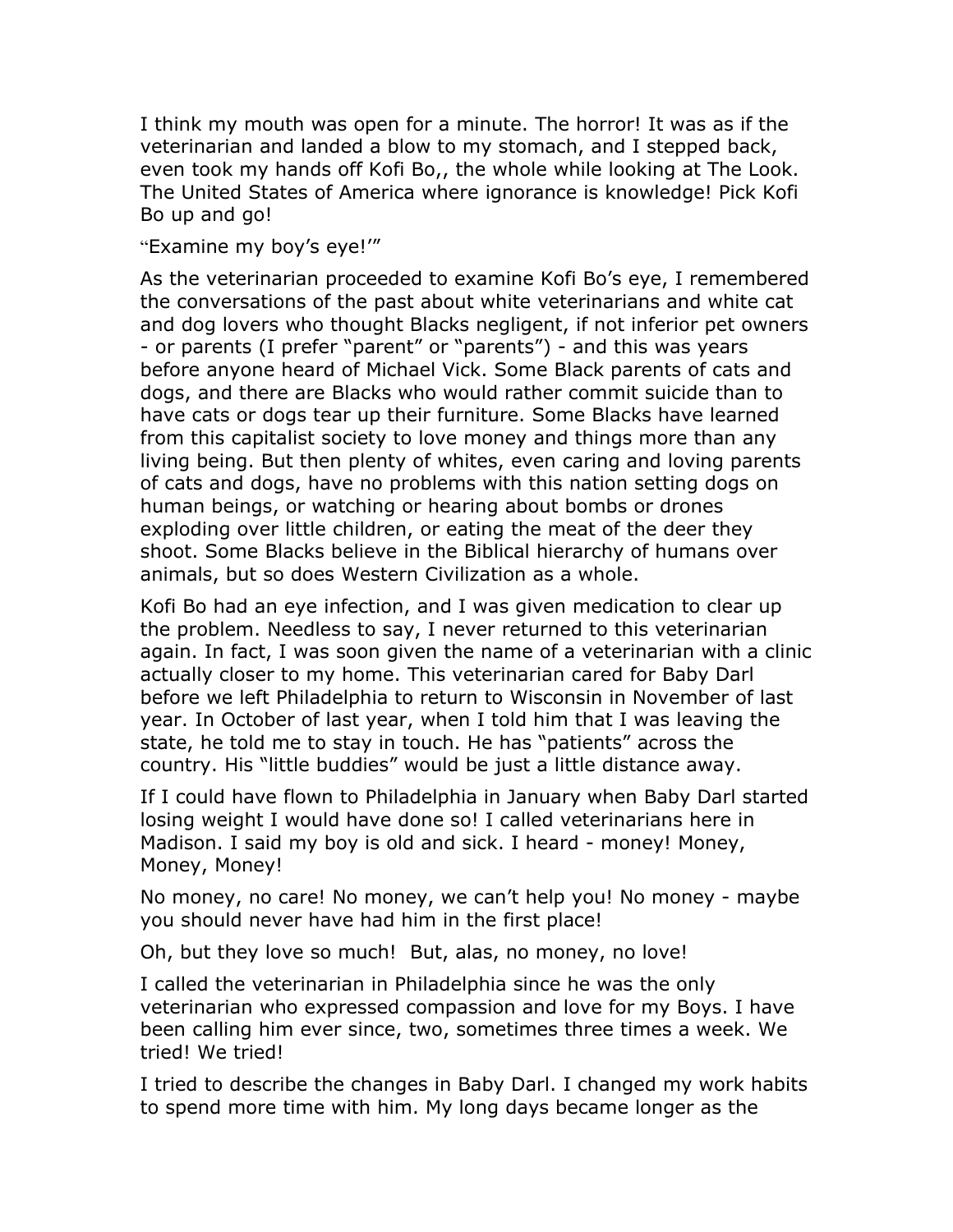healthy boy in October pictures with a hanging stomach grew weaker, displaying a shrunken stomach. His sprint became a slow walk in which he would stop on the way to the kitchen or bathroom and it would seem he paused in meditation .

I never thought he was dying. Old but not necessarily dying! Baby Darl was ageing and how could I put to sleep this precious boy because he is ageing? When his quality of life goes, when he gives up… But until then, the battle is on. Help him with his bowels. Change his diet. Purify the water. Make this apartment comfortable for him to moving around, relax, and sleep.

### *Make more calls to veterinarians and receive the same response!*

Cats in general are brave; they conceal pain. Baby Darl, in particular, initially up for the battle, showed indication of pain. He did not become lethargic until the middle week of August, and even then, he was still able to walk but not sit. Climbing to his favorite lounge in the refrigerator had come to an end by mid-July, just after his birthday.

In the early months of this year, I was able to stabilize the weight loss and he still had an appetite. He was more finicky than ever and went through a series of more expensive foods from a local pet store once I discovered that even the 7 and 8 dollar brands (never dollar store brands) of well-known pet food had grain and other additives that could result in serious problems. I even changed the littler to one that was corn-based as opposed to the well-know, general store brand. ..

Of course, Baby Darl, the alpha cat, the in-your-face cat, received even more attention. I rarely left my apartment and then mostly when it was necessary to shop for Baby Darl and Kofi! But mommy no longer has the income she had in previous years as when Louis needed dental work, Kofi eye inflection medication, Baby Darl several times needing minor medical attention. But their mommy had become too much of a threat in the corporate college classroom and found herself without, yet again, classes to teach and more stressed than ever before.

My healthy Baby Darl would tilt his head to look at objects closely, dip his hands in your glass and sometimes in his own bowl of water and sucked the water from his hands, purr louder than a locomotive, and he talked! He talked ever so softy but audibly about Kofi Bo and "his ways" or "misdoings" or about a particular package of "candy treats" that did not seem to be available on the kitchen counter - and why not? We talked about the "bad" people at work or the utility company's representative. And, of course, we talked about the weather: a tornado in Tuscaloosa, an earthquake and hurricane in Philadelphia, terrible lightening storms in Tuscaloosa and Platteville, WI, and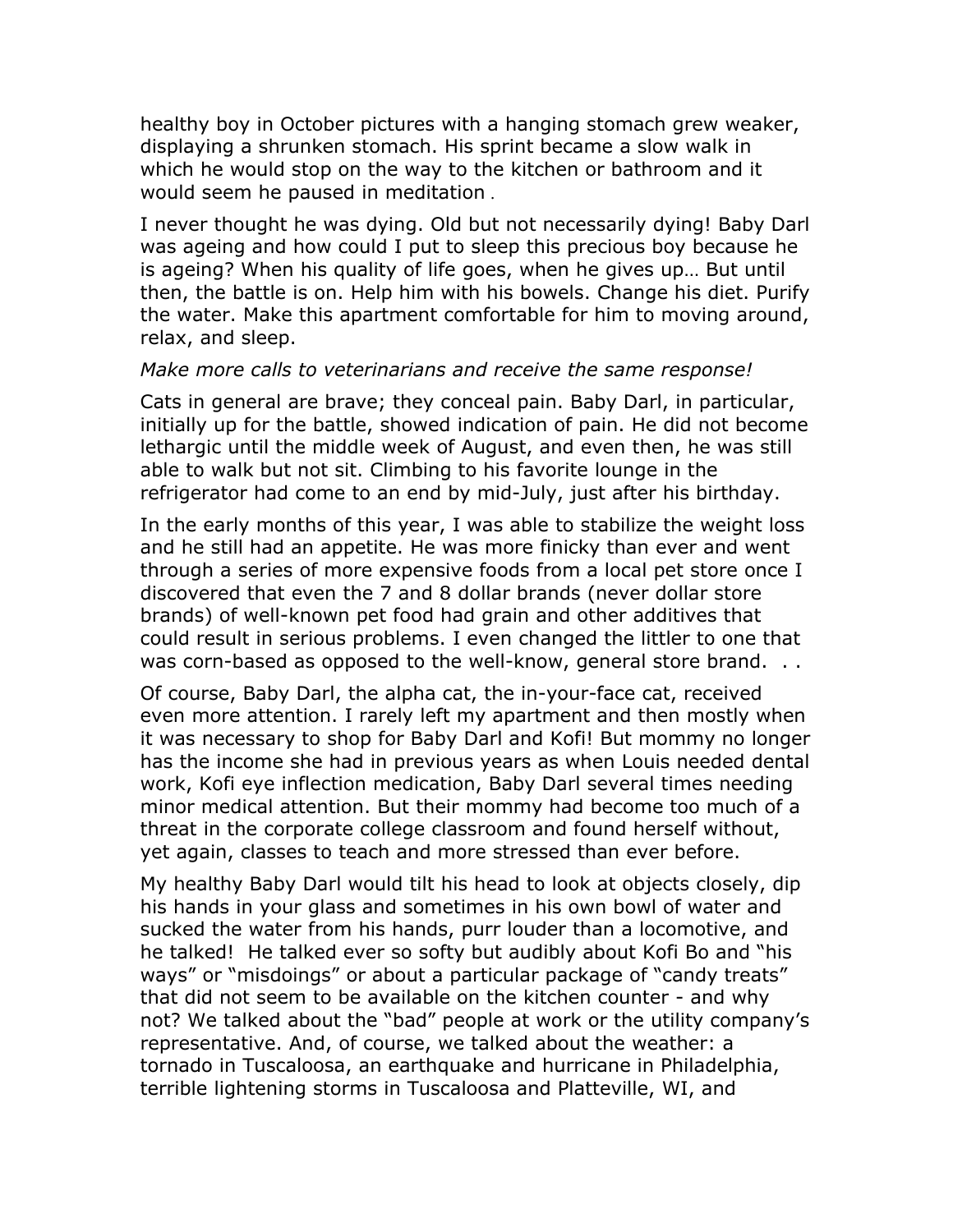beautiful weather in Ethiopia. Baby Darl lived for "pretty light." He would roll around in the sunlight on the living room carpets of various homes and apartments, enjoying his "beach."

But he also taught me to speak without being audible. Baby Darl or I would look at each other and either one, usually him, would open and close his month quickly and then I would imitate him, and then we talked. "Fine?" And he, "Yeah!"

"Candy food?"

"Yeah!"

"Are we tired?"

"Yeah!"

What Kofi Bo must have thought of this strange goings on, I do not know! Perhaps he thought we were talking about him!

Baby Darl greeted everyone at the door, with a set of criteria for permission to enter his domain. But he was friendly - in his way, meaning the visitor had to notice him and speaking *with him*. It was his house, as he often reminded Kofi Bo when he encircled his younger brother, and I would say - "No! No fighting!" But Kofi Bo would get the message.

Most important, Baby Darl loved unconditionally and reminded me of this whenever I was embroiled in my own battles with corporatized and racist and sexist, get-along to personal advantage administrators and co-faculty members at colleges and universities that love the bottom line more than they do truth and justice.

*They don't love you - but I do! Don't forget me and Kofi Bo!*

How could I forget them!

I put up with ignorance for years for them! I sold whatever possible to make sure they never missed a meal even if I did!

Owners of property - tunnels and loungers and stuffed animals and a small suitcase of various balls and string "birdies," and "mice," they made claims on the only chairs and tables in the house as well as claims on the bed, of course, and the bookcases on which they sat as well as the books which often served as pillows, particularly when they were left on the floor or kitchen table. They reserved the right to claim the top of any or all refrigerators in which at least one lounger must be placed, along with their pillow…

I can honestly say I miss the fighting! I missed the fighting on last Thursday, August  $16^{th}$ , when I woke up (at Baby Darl's time) 6 a.m.,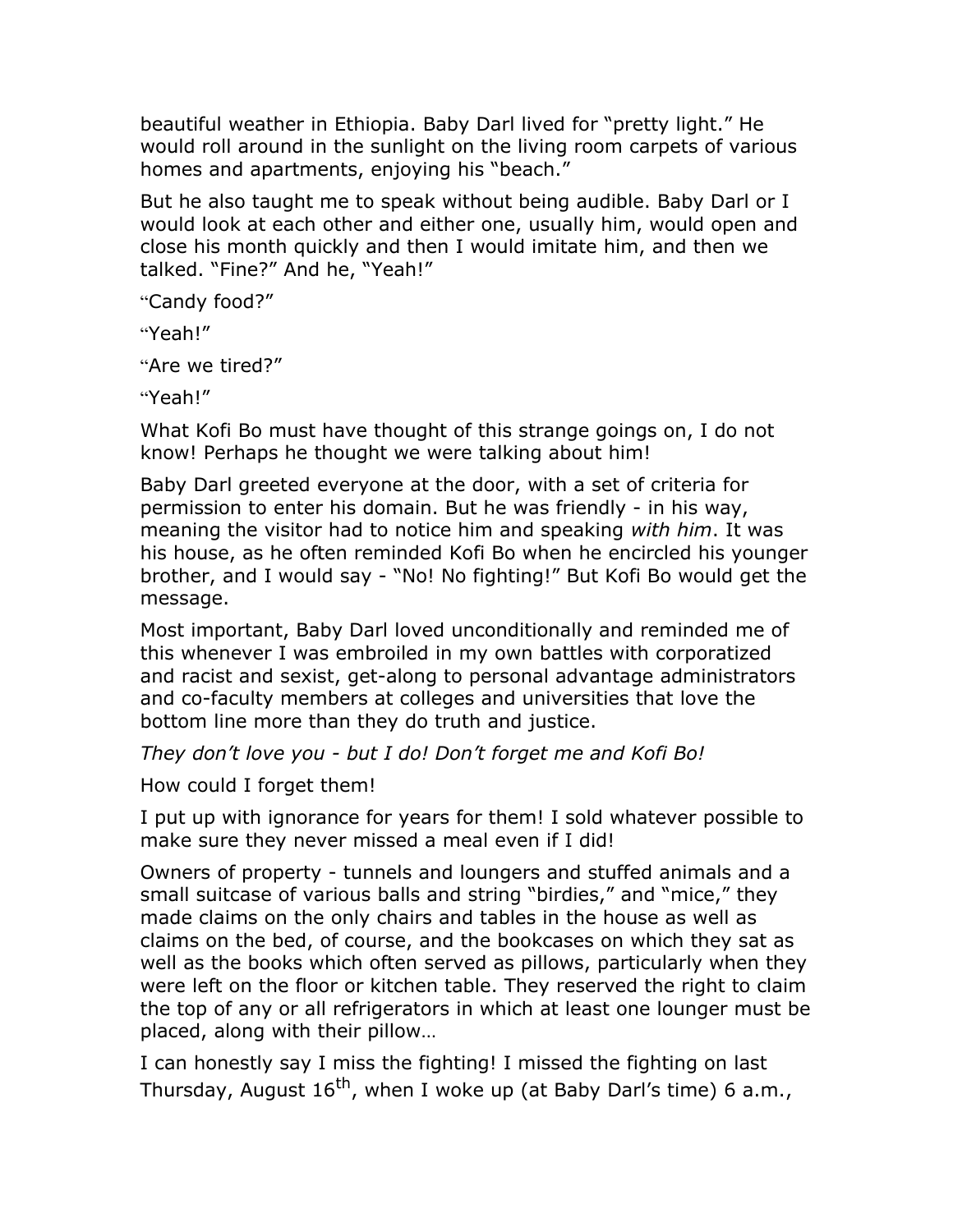and opened up a can of chicken rice soap and a can of chicken, put small amounts down in two bowls. Feed him what he wants, his veterinarian in Philadelphia said. Feed him what he wants. He wants "McDonalds" and not the healthy food. Feed him McDonald's.

For more than a month, I bought baby food, chicken, cans of chicken and turkey and occasionally cans of tuna. I bought Kitty Chow. In the mornings, after breakfast, I gave him and Kofi Bo a teaspoon each of a vitamin gel supplement. All day I changed bowls and took out contains of various meats and soups, heated everything up, and Baby Darl ate and ate. He ate! But he increasingly and frequently passed the food not more than 15 or 20 minutes later. By late June, his "accidents" were also far more frequent until last month when he was literally dripping from behind as he stood in front of his bowls and ate.

I would clean up with apple cider vinegar several times a day, all the while telling Baby Darl that it was okay. But by August, he limited himself to a little space on the carpet near my computer in the living. No Baby Darl at the foot of the bed or even in the corner under the chair or in his lounge at night or day no matter how hard I tried to tell him that Kofi Bo and I missed him in the room and that Kofi Bo and I are scared at night.

Baby Darl was tired. I was tired. Sometime last month, I would catch him with his head down. I would come and, sitting right in front of him, I would struggle with him to raise his head.

"Who are you? Baby Darl! Raise your head! You are Baby Darl mommy loves." I had said these lines to both boys through the years. "Who are you? Kofi Bo!"

For months, weeks, days, the leakage of his bowels continued. But he ate and ate. He drank water. He talked with me, eyes alert, but by May could no longer play or fight with Kofi Bo. The later had to wait until mommy dealt with Baby Darl and, as for play - an imaginary friend stopped by usually just before dinner so Kofi Bo became Air Jordan - for a time.

Now this Thursday morning Baby Darl could eat no more. Not one bowl of anything. He looks up at me, and I sit on the kitchen floor near the bowls, raising one bowl at a time. Finally he licks the juice from one bowl with chicken chunks that I have chopped up. And then it comes.

I clean up the mess behind him while he continues to lick the chicken.

"That's okay," I said. "It's okay."

And it is not okay. It hasn't been okay. And he knows it. He knew it then and the months and days before.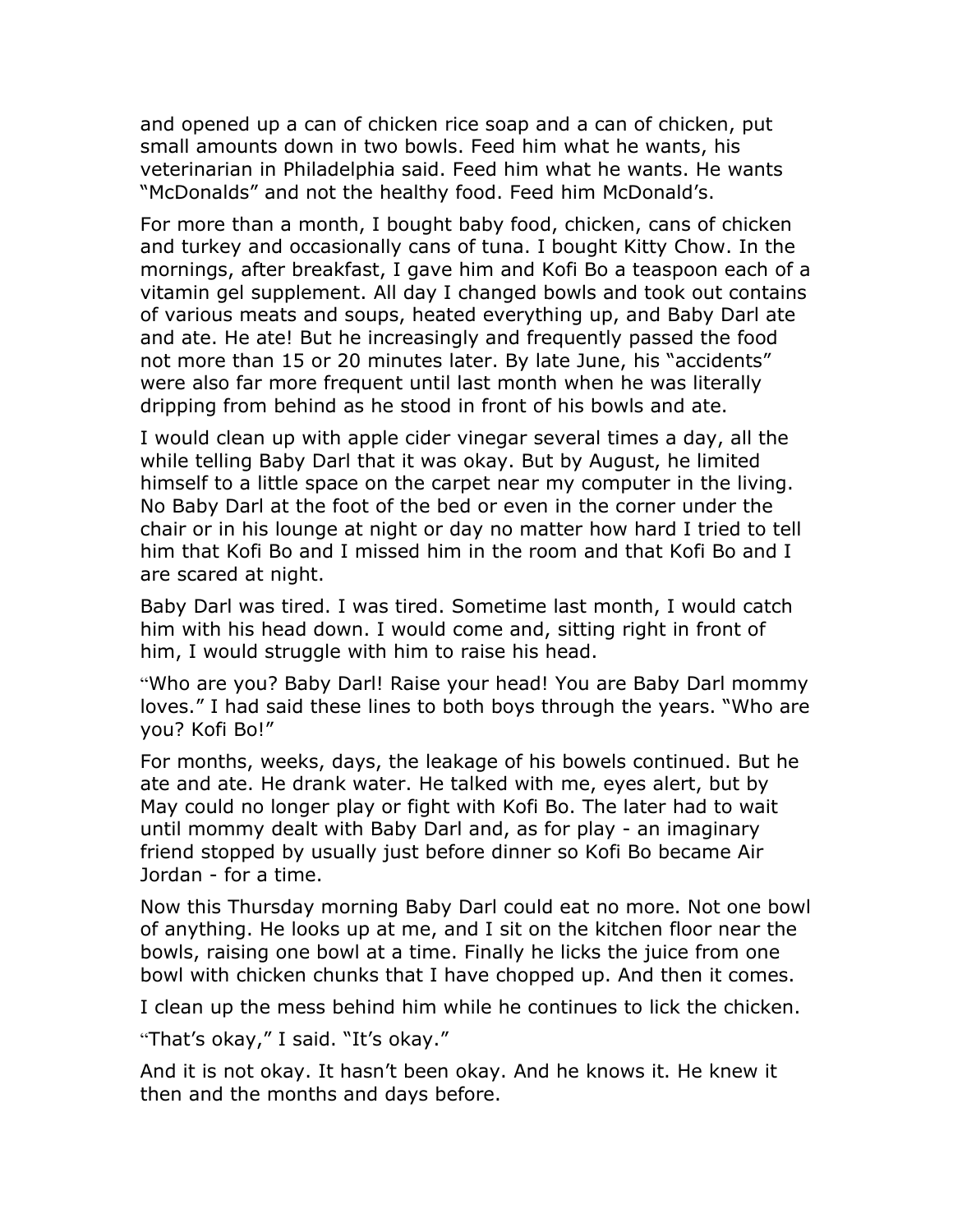It is not okay.

It is frustration and anger. I cannot give my Boy the treatment he needs. It is not okay that children and people in this nation, under this system of capitalism, must suffer instead of receiving proper health care. It is not okay that people died for lack of health care or inadequate. That loved pets must suffer for lack of health care…

...or for some to profit because it is about profits and not compassion and certainly not about love. If I could have flown to my boy's veterinarian…

But my Boys and I live under corporate rule in the United States of America, and in a town of liberal and progressive minded folks for whom capitalism's hierarchy serves to protect them from the "have nots" - have not the proper skin color, the proper gender, the proper class with the proper qualifying papers with the dead presidents or those almighty premium gold cards. High-priced pet stores and pet clinic are for the "haves." But they do love here - just not all people or all pets belonging to certain people. The quality of life for anyone living in the United States of American is determined by capitalism.

The evening before, I mentioned to a new neighbor in my building that my Baby Darl was sick and she supplied me with a list of clinics and offered to talk me to one of them. Well, the next day, this Thursday morning, Baby Darl is not eating and I call these clinics. No payment arrangements and, as I moved through the list, the initial payment rose. Finally, I found a clinic! Twenty dollars for an examination, but it was located in Sun Prairie, just north of Madison. The neighbor could take me. Get directions! The appointment was for 4 p.m. When I meet the neighbor in her car, she handed me a referral card for a corporate chain of pet clinics. This particular branch was closer - closer than Sun Prairie. I understood. In this car, I am a "have not!" I have no options! *You can decide*. But not really: two friends just happened to be out of state that Thursday. So I had no choice.

What chance did Baby Darl have at a corporate clinic were money is the bottom line!

The veterinarian examined Baby Darl and began rattling off possibilities: kidney disease, hyperthyroid disease and GI…

What?

Gastrointestinal cancer.

Could it be cancer, I say, crying and trying to keep Baby Darl calm.

She cannot say.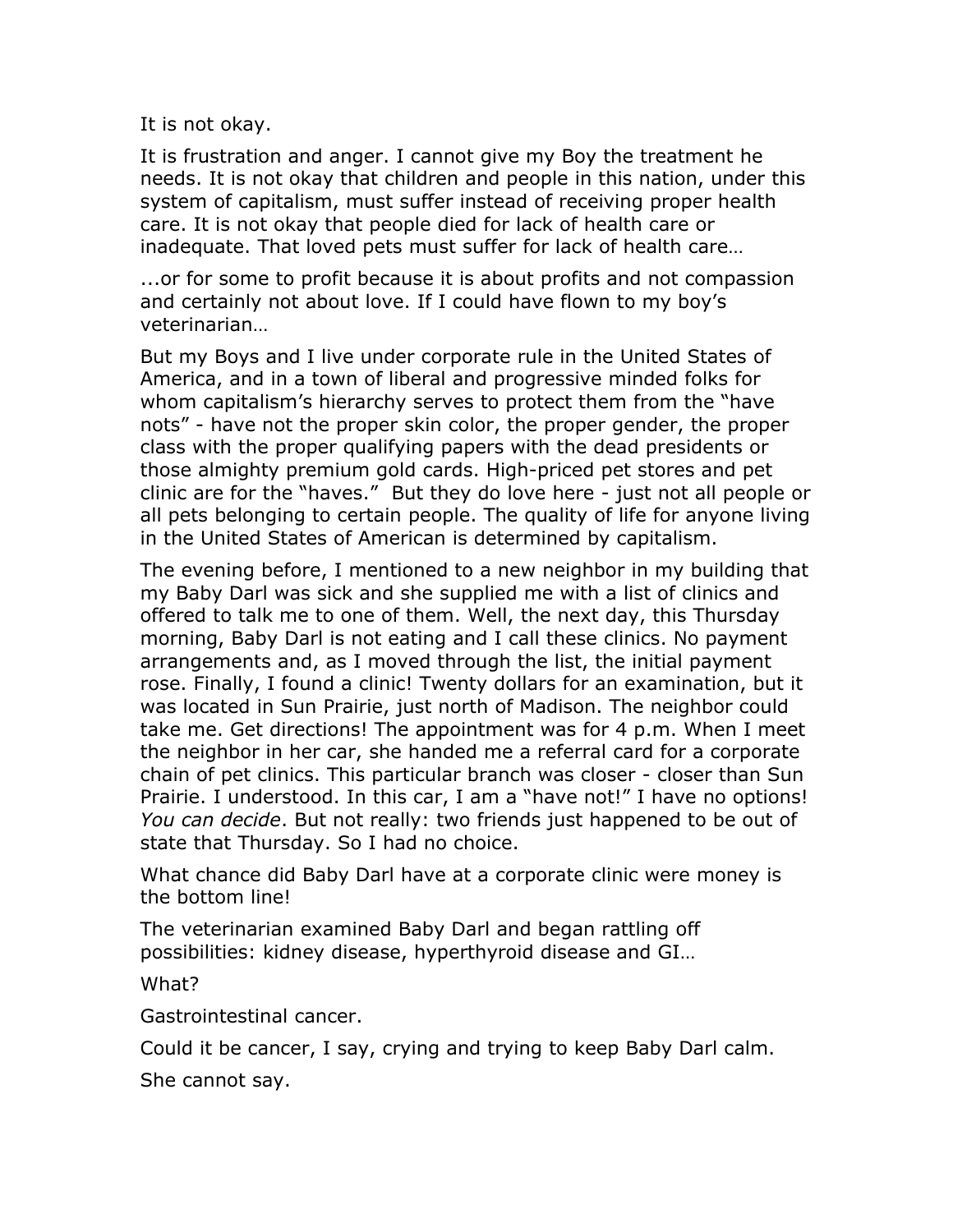The neighbor returns to the room and speaks to the veterinarian: Tell her this cat is dying. He needs to be put to sleep. Sent on to cat heaven!

## Cat heaven!

This is my Boy. He goes home. I turn to the veterinarian. What can I do? I have a certain amount with me.

She leaves and she and another woman come back and forth with plans that well exceed the amount I have with me.

What can I do now with far less?

Thirty minutes later, Baby Darl is given a steroid shot and I am handed a bottle of medicine.

I know that Baby Darl is now dying. He is now, I know, in pain. But this is so sudden even if it has taken months to arrive. And the neighbor continues to talk about putting him to sleep rather than allowing him to live for me: Let him go! And I do not know this woman and she does not know me or my Baby Darl. She does not know us! But she assumes she does!

Later that day when I returned home from the corporate veterinarian clinic, I realized the quality of life for my Baby Darl had deteriorated at least four months before. He tried. We could not beat the system.

By Baby Darl was dying. He was brave, but he was dying. From that evening until mid-day Saturday when we walked back into that clinic, he no longer held his head down. He looked at me. He closed his eyes but barely.

We celebrated Kofi Bo's birthday that Friday, the  $17<sup>th</sup>$ , rather than the  $31<sup>st</sup>$  - without Baby Darl. I camped out on the living room floor next to him and slept there that night and Friday night. We talked and talked. Kofi Bo was always near by and the three of us remembered the good times when he and Kofi Bo ran up "steps" in our previous homes in unison or when he came to grocery stores with to pick out the "candy treats" or when we three flew on "airplanes," quickly, quickly."

I surrounded him with his special toys and feed him chicken broth. I said over and over again: "You are Baby Darl. Mommies Big Boy Man! Mommy loves a whole bunch." I made Kofi Bo kiss him several times. We watched their favorite film, *Shakespeare in Love.* Baby Darl purred, barely. I thanked him.

*Baby Darl and I are going back to that doctor and Baby Darl will get medicine, and Baby Darl will be all "fixed." And we come back home.*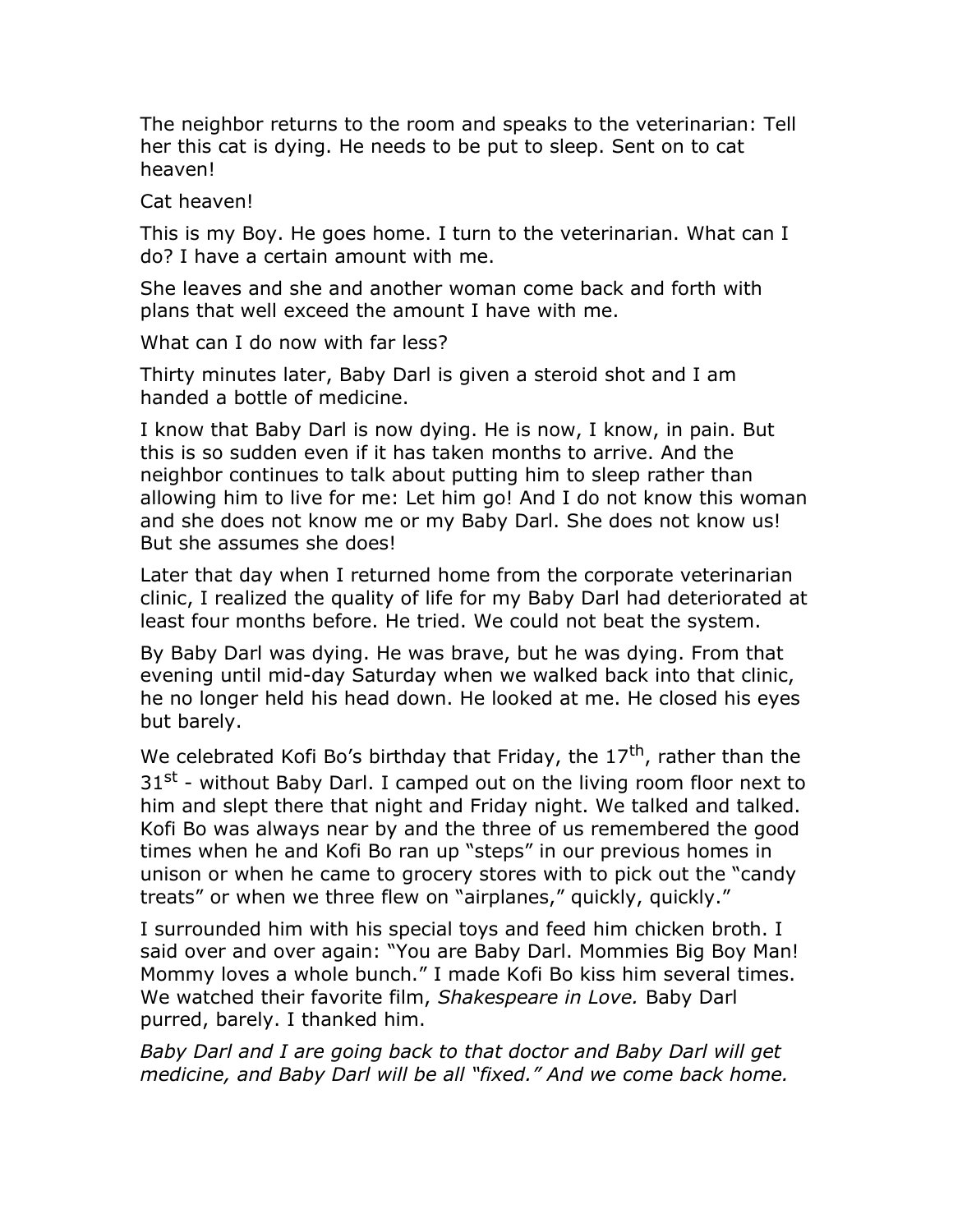When his bowels continued to run, it was "okay" because "You will be fixed" and all better when we go back."

But he knew. He knew. He walked to the front door on Saturday morning as if asking me to "open the door." When I said it was not time to go and get "fixed," he laid down right there on the rug in front of the door. I called my sister in Chicago. I said, he is ready!

"*Kofi Bo, it is not Baby Darl. It's his stomach. Baby Darl is very good!"* 

We kissed each other before Baby Darl and I left the house.

Baby Darl is a world traveler. He is my confident, by boy. Treat him with respect and love. He is more human than some human, I told the veterinarian. Baby Darl, alone with his brother, Kofi Bo, is intelligent, familiar with books, particularly literature and knows the dialogue in *Shakespeare in Love*.

Today, Tuesday, August 21<sup>st</sup>, I spoke with the charter owner and veterinarian where Baby Darl was put to sleep. We spoke for some 40 minutes and I heard a compassionate human being who understood "Big Brother's" world. We have to list options, the possible causes of the problem. (But then there is the question of money). Yes, there is the question of money. Who can and cannot afford treatment. So Baby Darl could have had kidney problems or hyperthyroid and, as my veterinarian said, suffering from old age? Yes…

Most important, the veterinarian told me that the veterinarian who administered the shot cried in the back room. She cried for my Baby Darl! She heard me, he said. And she cried.

Baby Darl could do that! But I am not crying anymore. My brave boy is at rest!

*Play, Baby Darl! Play a way! You are free!* 

Now I lay me down to sleep, The king-size bed is soft and deep... I sleep right in the center groove My human can hardly move! I've trapped her legs, she's tucked in tight And here is where I pass the night No one disturbs me or dares intrude Till morning comes and "I want food!"

I sneak up slowly to begin My nibbles on my human's chin. She wakes up quickly, I have sharp teeth - And my claws I will unsheath